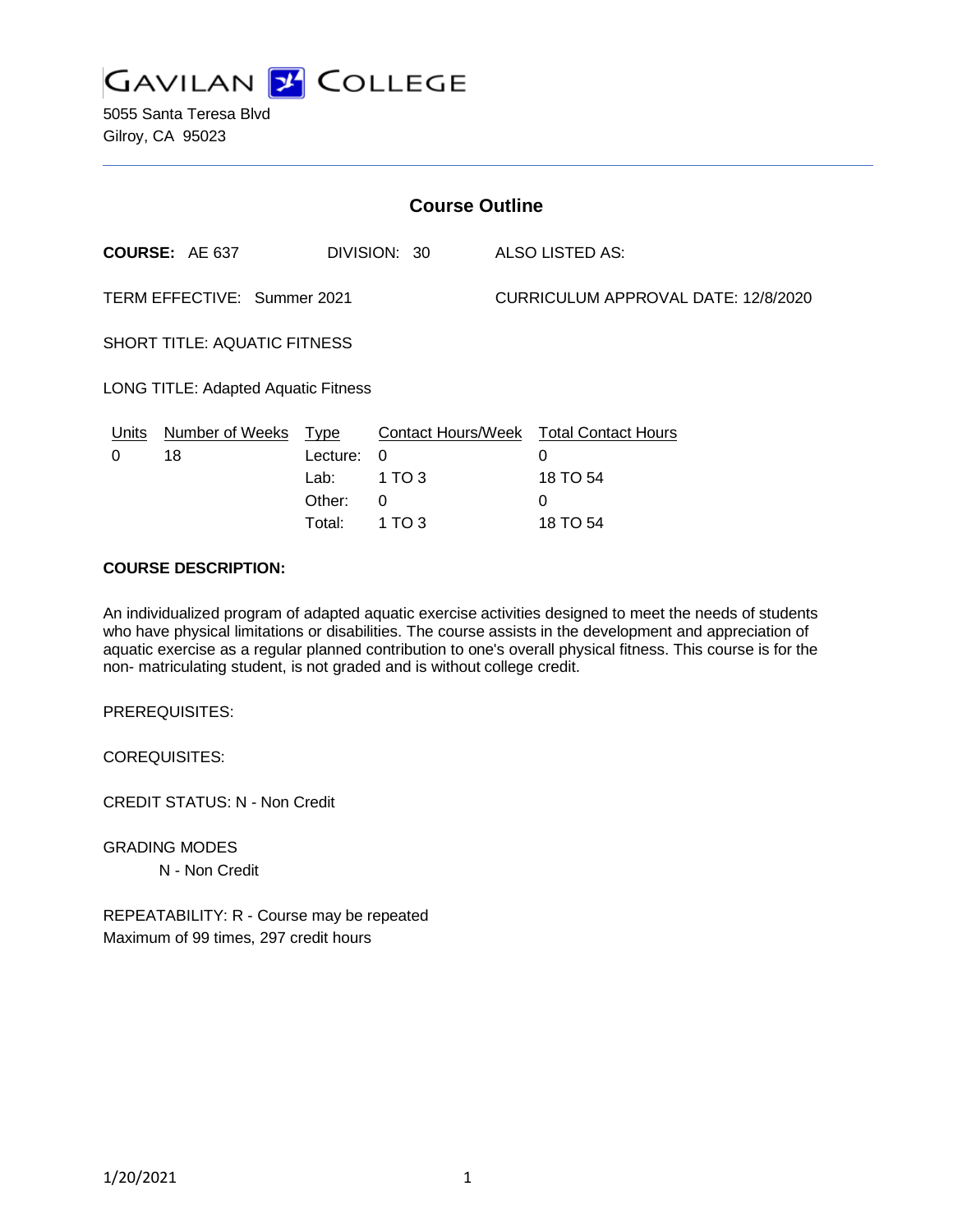## SCHEDULE TYPES:

- 03 Lecture/Laboratory
- 04 Laboratory/Studio/Activity
- 04A Laboratory LEH 0.65
- 05 Hybrid
- 71 Dist. Ed Internet Simultaneous
- 72 Dist. Ed Internet Delayed
- 73 Dist. Ed Internet Delayed LAB
- 73A Dist. Ed Internet LAB-LEH 0.65

# **STUDENT LEARNING OUTCOMES:**

By the end of this course, a student should:

- 1. Demonstrate ten (10) specific aquatic warm up exercises.
- 2. Demonstrate five (5) aquatic exercises that enhance/improve cardio-vascular conditioning.
- 3. Identify three (3) major muscles used while doing aquatic exercises.

# **CONTENT, STUDENT PERFORMANCE OBJECTIVES, OUT-OF-CLASS ASSIGNMENTS**

# Curriculum Approval Date: 12/8/2020

### **DE MODIFICATION ONLY**

# 3-6 Hours

Students will review course content, expectations and grading procedures. Students will become familiar with appropriate pool clothing, locker rooms, pool equipment, available parking for students with disabilities, use of pool lifts and exercise equipment, safety procedures when entering and exiting pool and locker rooms, prevention of theft of personal belongings, use of locks and storage of belongings, items students will need to bring for class. SPO: Students will locate their pulse (neck, wrist, temple or chest). Students will meet with staff regarding health limitations, doctor's verification and Academic Accommodations Plan (AAP).

### 3.5-7 Hours

Introduction of daily warm up activities including proper techniques for pool walking, arm swing and stationary stretching exercises. SPO: Students will become adjusted to the water and familiar with water safety skills including floating, breathing, and buoyancy. Students will discuss the required water safety practices of the class.

### 3.5-7 Hours

Introduction of aquatic strength training exercises. SPO: Students will be introduced to additional exercises consistent with improving cardio vascular conditioning and increased muscle stretching. Students will demonstrate the backward jog, hop over log, and above water arm exercises.

### 3.5-7 Hours

Introduction of aquatic wall exercises. SPO: Students will be introduced to wall exercises. Students will demonstrate the flutter and bicycle kicks, wall push ups and wall stretching that focuses on large muscle groups.

### 4.5-9 Hours

Introduction of upper and lower body exercises. SPO: Students will be introduced to and demonstrate additional upper and lower body exercises designed for toning of pectorals and latissimus dorsi muscles. Adductor and abductor muscles groups will be emphasized for the upper legs, bicep and tricep muscle use will be demonstrated for arm strength. Hamstring, quadriceps & gastrocnemius muscles for upper and lower leg stability.

## 3.5-7 Hours

Individual and group muscle demonstration. SPO: Students will demonstrate how the bicep and tricep muscles work during bar bell extension and flexion and demonstrate knee flexion and extension.

### 3.5-9 Hours

Handouts are discussed and made available by instructor. Review and discuss the importance of exercise, healthy food intake and current videos on adequate exercise. SPO: Students will identify 4 factors regarding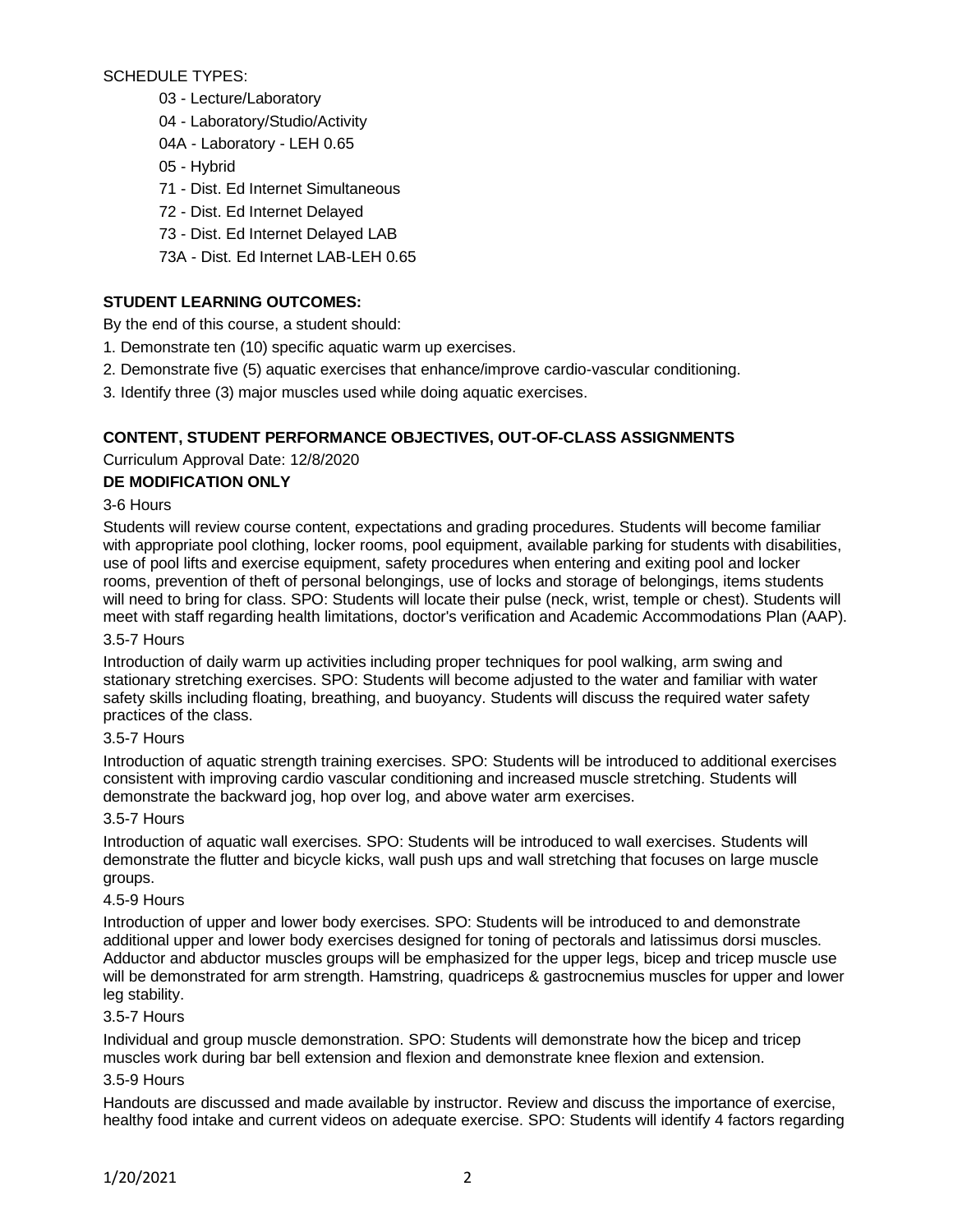the importance of exercise and proper food intake. Students will exercise in small groups (2-3), each student selecting and demonstrating a different exercise until all exercises have been rehearsed.

2 Hours

Final Exam: Demonstration test of large muscle groups. Instructor observation and evaluation of Academic Accommodations Plan.

#### **METHODS OF INSTRUCTION:**

Through demonstration of aquatic exercises, current videos/internet accessible content, hand-outs and lectures that augment water activities, students will be working on individual goals.

#### **METHODS OF EVALUATION:**

Skill demonstrations Percent of total grade: 50.00 % Skill demonstrations: 50% - 80% Class performance; Performance exams Objective examinations Percent of total grade: 50.00 % Objective examinations: 20% - 50% True/False Other: Oral Exam

#### **REPRESENTATIVE TEXTBOOKS:**

No textbook required.